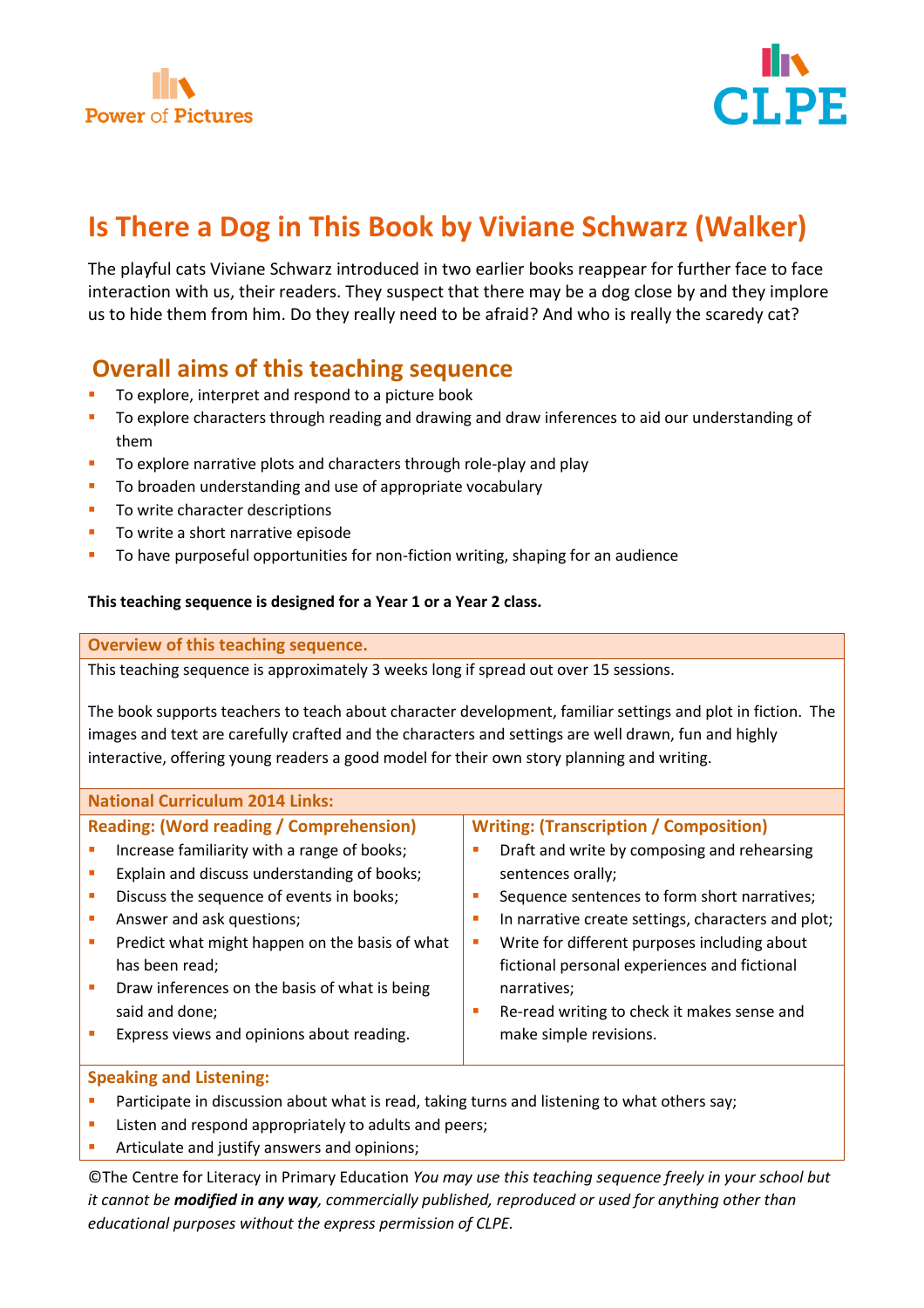



- Speak audibly and fluently with an increasing command of Standard English;
- **Use spoken language to develop understanding through imagining and exploring ideas in discussion,** role-play and drama.

#### **Cross Curricular Links:**

#### **Art and design**

KS1 subject content: to use a range of materials creatively to design and make products; to use drawing, painting and sculpture to develop and share their ideas, experiences and imagination.

#### **Science**

KS1 subject content: Pupils should be taught to:

- identify and name a variety of common animals including fish, amphibians, reptiles, birds and mammals
- identify and name a variety of common animals that are carnivores, herbivores and omnivores
- describe and compare the structure of a variety of common animals (fish, amphibians, reptiles, birds and mammals, including pets)
- identify that most living things live in habitats to which they are suited and describe how different habitats provide for the basic needs of different kinds of animals and plants, and how they depend on each other

Pupils should use the local environment throughout the year to explore and answer questions about animals in their habitat. They should understand how to take care of animals taken from their local environment and the need to return them safely after study. Pupils should become familiar with the common names of some fish, amphibians, reptiles, birds and mammals, including those that are kept as pets

| <b>Teaching Approaches</b>          | <b>Writing Outcomes</b>   |
|-------------------------------------|---------------------------|
| Reading aloud and rereading         | Thought bubbles           |
| 'Tell me'                           | Labelled drawings         |
| Responding to illustration          | Captions                  |
| Hot-Seating                         | Dog fact file             |
| Role-play and drama                 | Instructions              |
| Re-enactment through play           | Speech bubbles            |
| Drawing and annotating              | Short narrative           |
| Shared writing                      | <b>Non Fiction Poster</b> |
| Book making                         |                           |
|                                     |                           |
| Links to other texts and resources. |                           |

- *There are Cats in This Book* by Viviane Schwarz
- *There Are No Cats in This Book* by Viviane Schwarz
- *Dogs* by Emily Gravett
- *Oh No George!* By Chris Haughton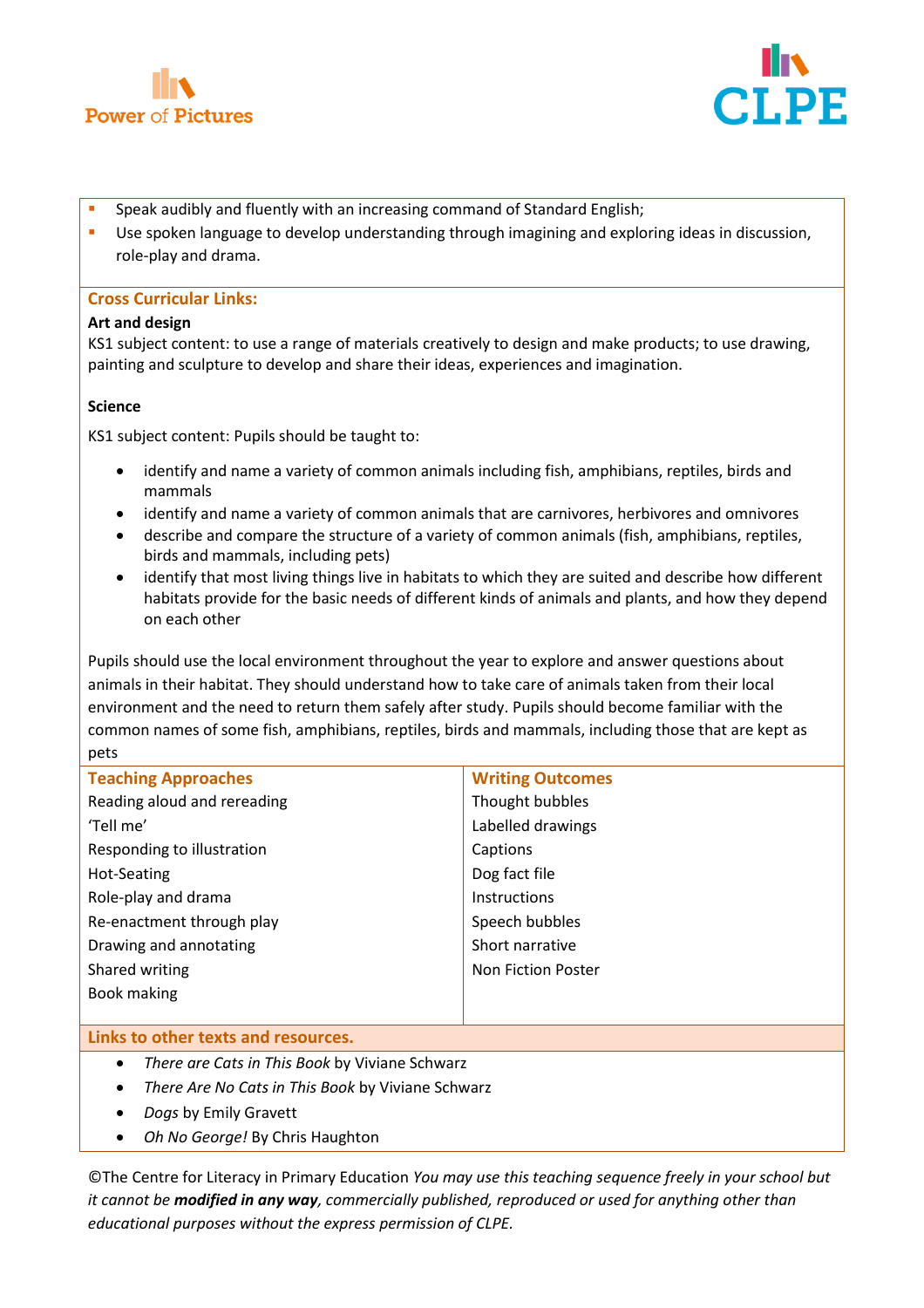



- *I Want a Pet!* By Lauren Child
- *The Great Pet Sale* by Mick Inkpen
- *Thank You for Looking After Our Pets!* by Tim Hopgood
- *A Dog Called Rod* by Tim Hopgood
- What Pet to Get by Emma Dodd
- Let's Get a Pup! said Kate by Bob Graham
- Our Dog by Helen Oxenbury
- Fleabag by Helen Stephens
- Six Dinner Sid by Inga Moore
- Mog by Judith Kerr
- My Cat Likes to Hide in Boxes by Eve Sutton

Watch author/illustrator Viviane Schwarz reading the text at: <https://www.youtube.com/watch?v=O8aIClS2Kg4>

See all her books read on her YouTube channel: [https://www.youtube.com/channel/UCZax7sptvCxi4M\\_KRDXQWDA](https://www.youtube.com/channel/UCZax7sptvCxi4M_KRDXQWDA)

# **Teaching Sessions:**

#### **Session 1: Exploring thinking around a text. Shared Writing**

*Shared writing is one of the most important ways a teacher can show children how writing works and what it's like to be a writer. Acting as scribe, the teacher works with a small or large group of children to create a text together, enabling them to concentrate on their ideas and composition. Teacher and children work as active partners, talking together to share ideas, while the teacher guides the children through all the decisions that writers need to make and helps them shape their thoughts on paper*

- **Prepare a class reading journal by sewing or stapling together sugar paper to collect children's** responses or examples of their work throughout the unit.
- **Find a toy dog that can be a class pet throughout the unit. On the first day, have him sitting on the** carpet when the children enter, with a label tied round his next saying *Please look after me!*
- **Explore children's thinking through questioning; where did it come from? Who do we think it belongs** to? What does the label say? What does this mean? Ask the children what they already know about dogs and how to look after them. Is there anything we might need or would like to find out? How could we do this? Scribe thoughts and questions onto a large sheet of paper to come back to.
- Ask the children to help write a list of things that might be needed to look after a dog. Use mini whiteboards to scribe lists of ideas.
- Use the list to shared write informational sentences about looking after a dog.
- Have children write their own ideas for looking after the dog.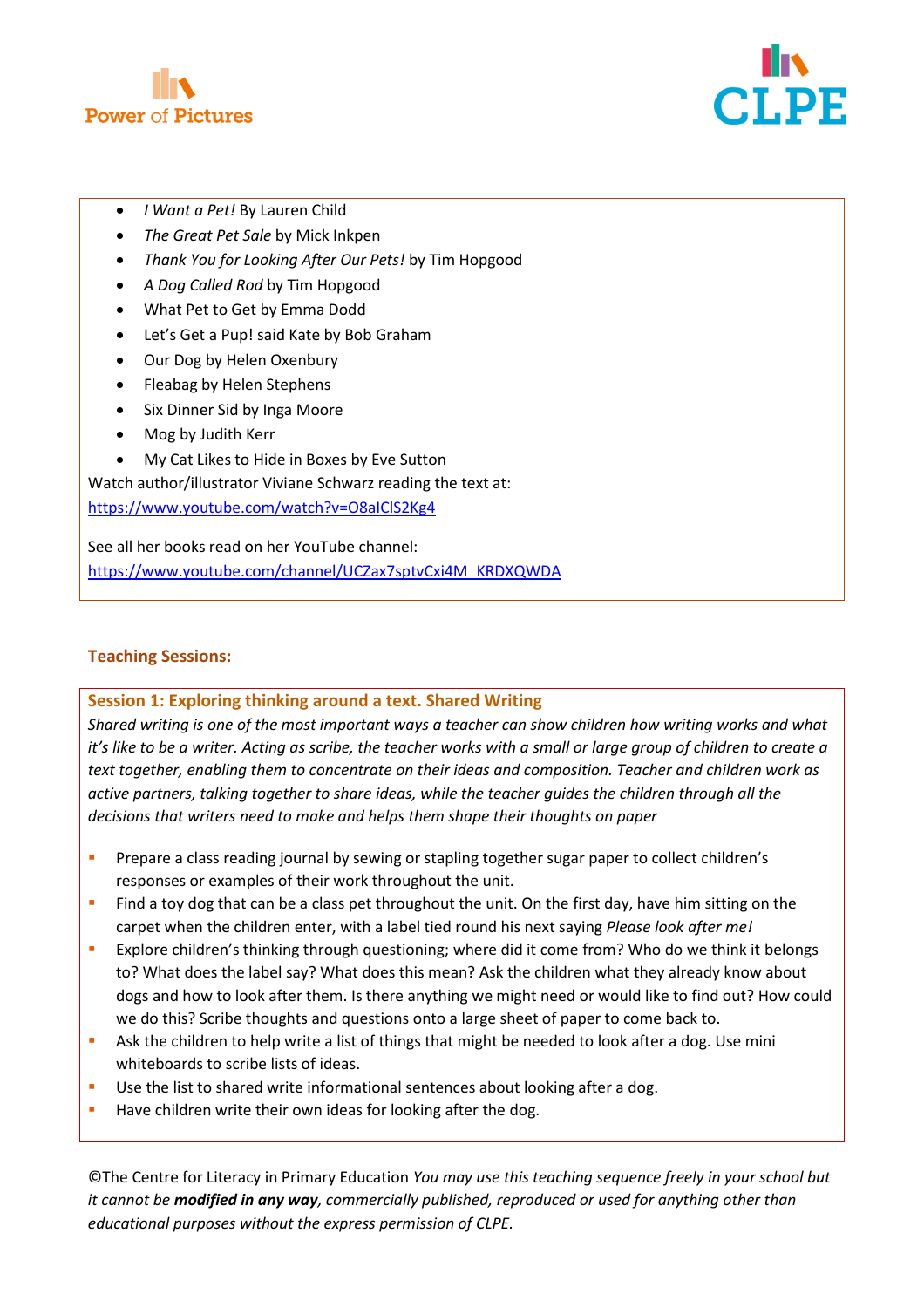



# **Session 2: Reading aloud, book talk, illustrating a character**

*Drawing characters focuses attention on them: how they look; what they say; how they behave. To build their ideas of what a character is like, children have to refer to the text. They can also be encouraged to draw on the language of the text in making annotations around the drawings.*

- **Look at the first double page spread of the cats. Read the first page and explore the first illustration** spread.
- Who are they? What are they like? What do you think they are doing? Are they the same or different? Look at the illustrations carefully. What things do these cats have? Do you think they are well looked after? Why do they need a bowl? A toy?
- How do we know what the cats are called? Look at matching each cat to their bowl.
- **Collect words, phrases and sentences to describe the cats based on their pictures. Focus on words and** phrases to describe character as well as appearance, focussing on words to describe their emotions.
	- o Note initial ideas around a copy of the illustration of the characters to record first perceptions.
- Now introduce the picture from the front cover.
	- $\circ$  What further information does this give us? Record in a different colour on the illustration.
- **Use demonstration illustration to create your own cat character and write your thoughts about them as** words and phrases around the picture or as a character description to accompany it.
- **If the character in your drawing was to say something, what would they say? Record in a speech bubble** to put on your drawing.
- Discuss the book title; *Is There a Dog in This Book?* What do we think the cats will do if there is? Why? Scribe predictions about what might happen in the story in thought bubbles to add to a working display.

#### **Sessions 3 and 4: Book talk, writing**

*Shared writing gives children a model for their own independent writing and can introduce them to unfamiliar genre or style of writing. Children can then present their written work in a range of literary outcomes such as a poster, big book or poem for everyone to enjoy*.

- **Re-read the beginning of the text; focus on the second spread. How do the cats look now? How can you** tell? Why do you think they look like this? Read the speech bubbles, encouraging the children to interact with the cat's questions. Who do you think drunk up the milk and chewed the toy? Scribe children's ideas around a copy of the illustration in the shared journal.
- **Look at Andre's question 'Is there... A DOG in this book?' What do the children think would happen if a** dog was in the book? Add these ideas to the journal.
- Read the next page, up to 'What is a dog?' How could we tell Tiny about dogs? Where could we find information about dogs?
- Look at various informational texts about Dogs. You could try Usborne Beginners: Dogs or this fact sheet from Wood Green Animal Charity:

[http://www.woodgreen.org.uk/assets/0012/2538/FactSheets\\_Dogs.pdf.](http://www.woodgreen.org.uk/assets/0012/2538/FactSheets_Dogs.pdf) You could also watch a video,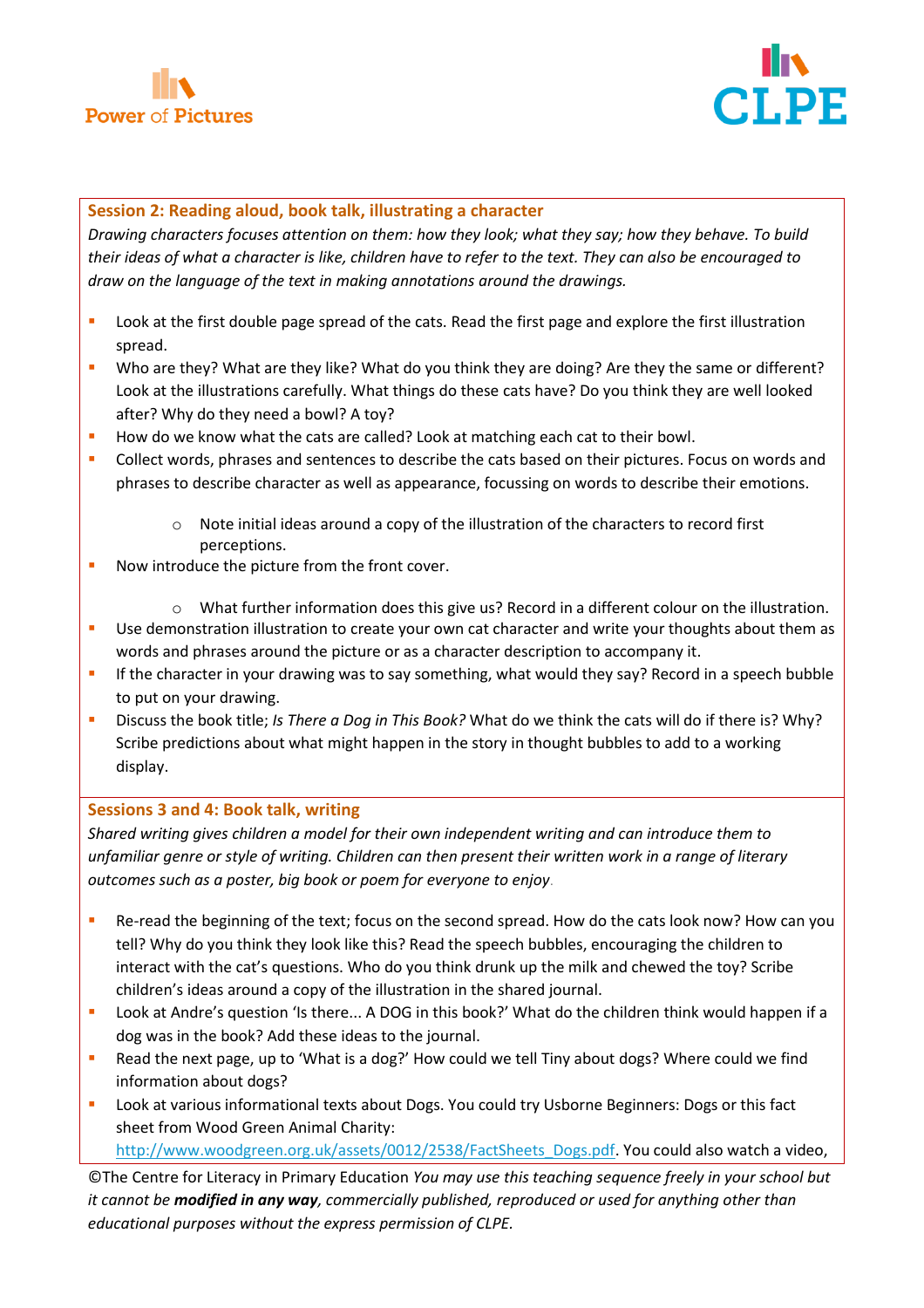



such as [https://www.youtube.com/watch?v=j1GViwhByMU.](https://www.youtube.com/watch?v=j1GViwhByMU) It would also be good if a local vet could come into the setting to talk about dogs to the children and answer questions they may have about dogs and other pets.

- Collect notes about dogs from the different sources of information. What do we think are the most important things someone needs to know about owning a dog? Write these down. What information do we need to tell people about these things?
- **Look at how to organise the information under headings such as 'Feeding', 'Keeping Healthy', 'Care'.** Model how to make a concept map to share information that can be written under each heading in note form as a plan for writing.
- **•** Draft paragraphs of writing to go with each setting, looking at the referential purpose of informing someone else about dogs who knows nothing about them.
- **These could be published in origami book factfiles.**

# **Session 5: Responding to illustration, writing**

*The children's books featured on Power of Pictures have been chosen because of the quality of the illustrations they contain and the ways in which the illustrations work with the text to create meaning for the reader. Children will need time and opportunities to enjoy and respond to the pictures, and to talk together about what the illustrations contribute to their understanding of the text. Children can develop their responses to the book by drawing or painting in a similar style to the illustrations.*

- Introduce the illustration on the 'Help us find our doggy!' page, without sharing any of the text in the speech bubbles.
- **Ask them to talk about what they can see, the questions which occur to them and how it makes them** feel. Make a note of interesting ideas around an enlarged image.
- Think about the characters in the pictures; what are they thinking/doing?
- In groups of three, freeze frame the scene, taking on the roles of the 3 cats looking for the dog. What is your character thinking or saying?
- Use speech or thought bubbles to record ideas, writing as the character would think or speak.
- If you have iPad access, you could photograph the page and use the Comic Book! App to add in the speech bubbles.

# **Session 6: Role Play, Hotseating – Empathising with a character:**

*In hot-seating, one member of the class role-plays a central character from a poem or story and is interviewed by the other children. This activity involves children closely examining a character's motivation and responses. Before the hot-seating, they need to discuss what it is they want to know and identify questions they want answering. If children have no experience of hot-seating, the teachers may initially need to take the role.*

- Re-read on to 'It must be here somewhere...'( but don't lift Andre's flap to discover the dog!)
- Look carefully at the illustrations of the cats. Come up with words, phrases and sentences to describe how the cats are feeling and jot these around a copy of the illustration in the shared journal.
- Have three children working in role as the three cats. Ask them questions to ascertain information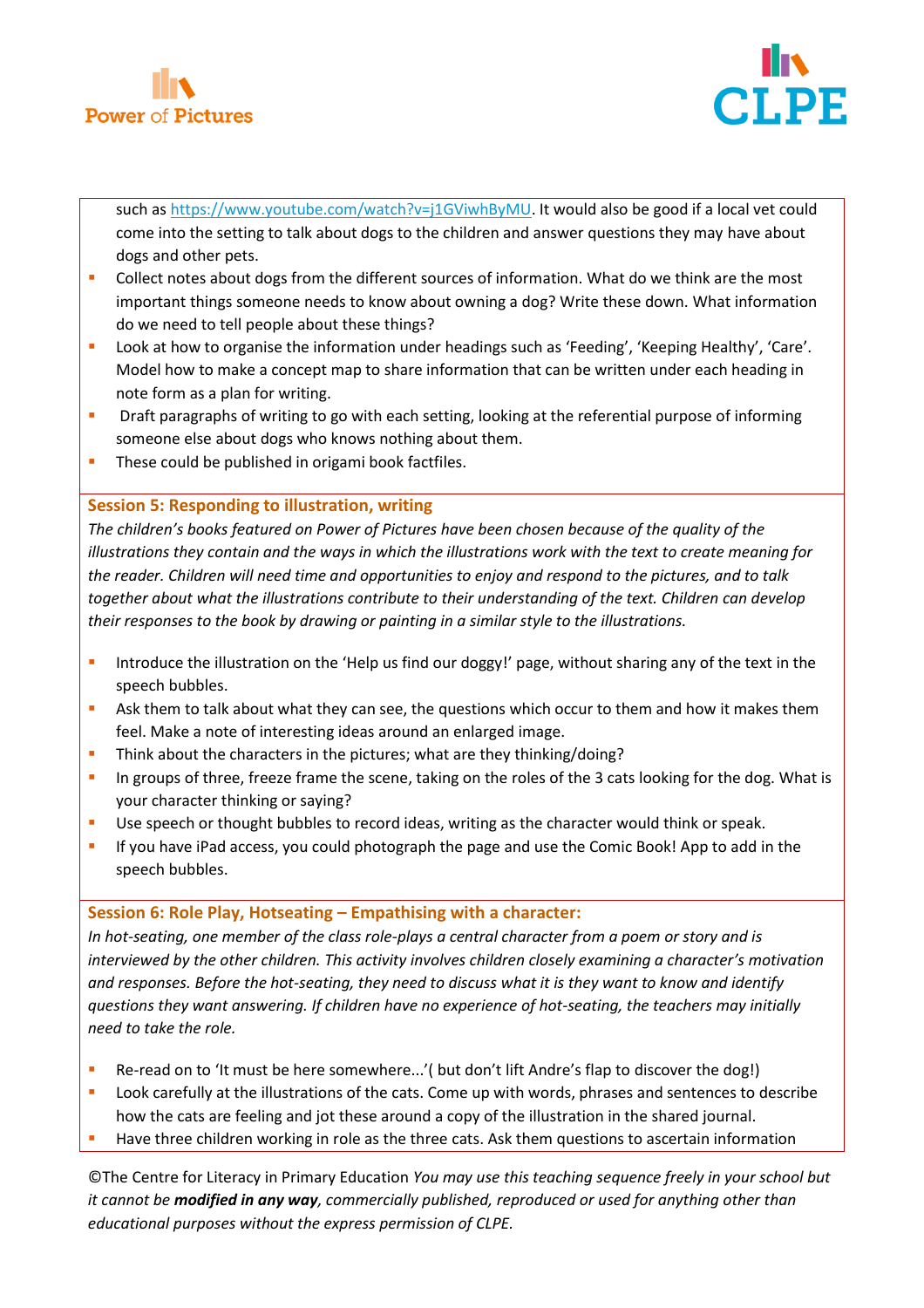



about the disappearance of the dog; what happened, how it makes them feel and why. Have the teacher or teaching assistant help to prompt with questions to obtain more detailed information. An adult could also work in role as one of the cats to model the hotseating.

- **Ask the children what we think we could do to help the cats? Do any of them know what usually** happens when an animal goes missing?
- **Scaffold ideas to shared write a missing dog poster. Ask the children what they think we need to** include so that people know what happened, how to describe the dog what impact it is making on the cats and what should happen if they find it. Use ideas from the hot seating to improve the writing. Draw a picture of the dog on the poster to aid the description. You could also label the diagram with features of the dog.
- **Have the children make their own missing posters. Make sure they add sufficient detail about how the** cats are feeling, descriptive sentences about where the dog was last seen and a description of the dog, and what to do if the dog is found.

# **Session 7: Storyboxes**

*Story boxes create special opportunities to revisit themes and storylines of a particular story. Typically, they consist of a shoebox or diorama containing a range of small characters and objects. The box itself can be turned into a setting for the story using a variety of collage materials and with sides cut to fold down. However, the box is at its most effective when something intriguing or unexpected is added. Children can use the box to story tell the next episode of a story or create another story with similar setting or characters.*

- Re-read the story up to 'It must be here somewhere...'( but still don't lift Andre's flap to discover the dog!)
- Where have they looked for the dog? Could they try somewhere else? Another room or place?
- What other places could they look for the dog in?
- **Use storyboxes, diorama, drawing or collage to create a scene where the cats are looking somewhere** else for the dog.
- Add speech bubbles to the cat characters to show what they are saying while they look. Cat characters can be made or printed onto card and inserted into scenes – download at: [http://www.walker.co.uk/UserFiles/file/There%20are%20cats/Cats\\_Cutout\\_Sheet\\_One\\_A3.pdf](http://www.walker.co.uk/UserFiles/file/There%20are%20cats/Cats_Cutout_Sheet_One_A3.pdf)
- **Encourage children to collaborate on other scenes and insert speech bubbles for the cats.**

#### **Session 8: Shared writing**

- **Look back at the dioramas created in yesterday's session and talk about the story behind the action.**
- **Show the children how to shared write the story, either in first person in role as one of the cats, or in** third person narrative. You can model how to insert speech, add description and detail about what is happening in the scene and the impact that the dogs disappearance has on the cats. Model how to transcribe difficult words using phonics and other spelling strategies as appropriate.
- **Have children draft their own narratives behind the scenes, either collaboratively in the groups that** they designed the dioramas in, or individually based on the dioramas created.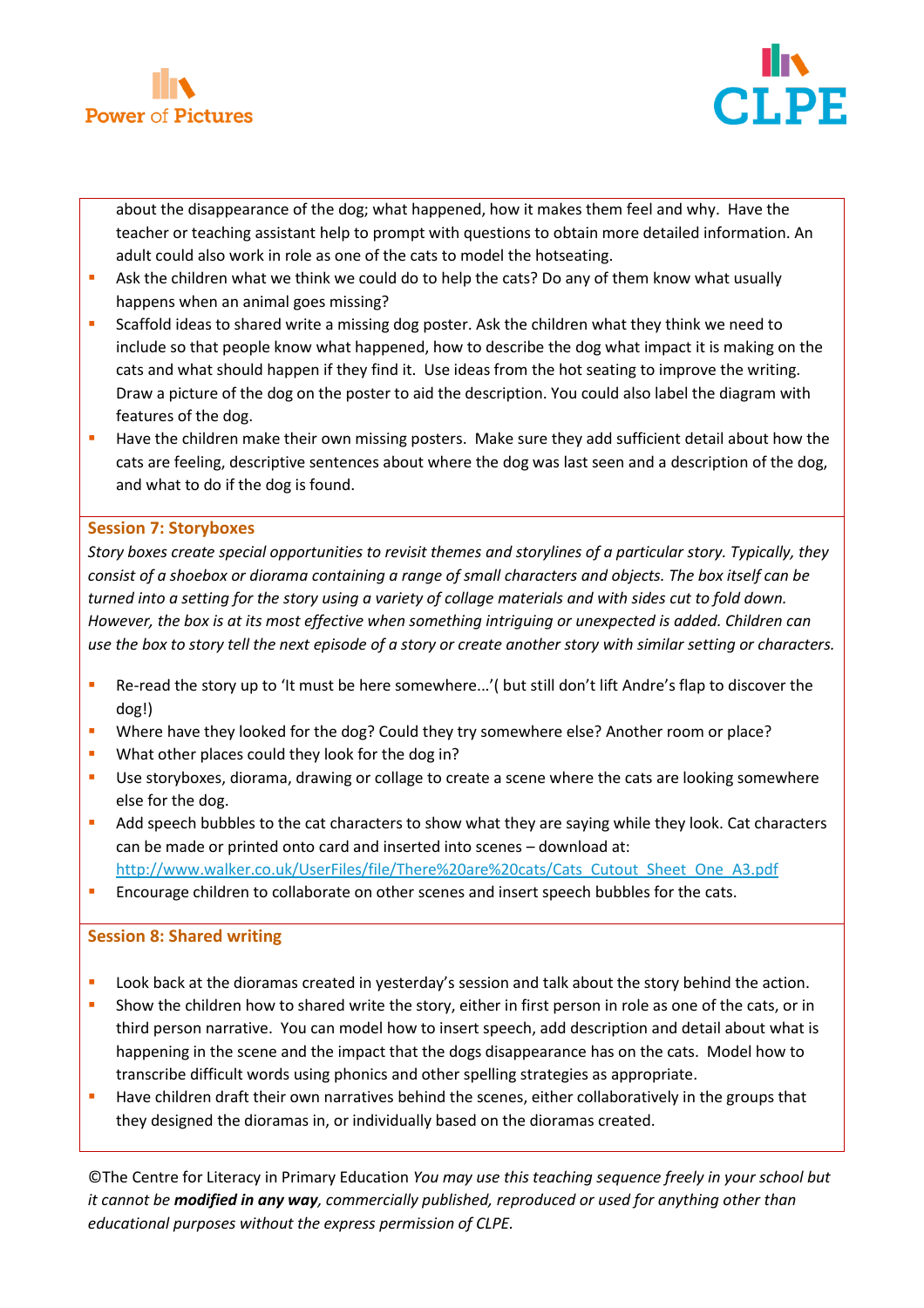



#### **Sessions 9 & 10: Publishing writing**

*Publishing their work for an audience helps children to write more purposefully.*

- Using the draft writing created in yesterday's session, show how to read to a response partner and improve to add further description or detail. Show children how to mark up a text, deleting and changing words and sentences where necessary, or adding words for sense and meaning.
- **Have the children look at their own writing in the same way, first checking for sense and meaning then** looking at where they may be able to add more detail.
- **•** When children are happy with their writing, publish their work in best, either hand written using their best handwriting or digitally published, using an appropriate ICT programme.
- **Display the writing next to the dioramas in a prominent communal space.**

# **Session 11: Re-reading and book talk**

*Discussion about books forms the foundations for working with books. Children need frequent, regular and sustained opportunities to talk together about the books that they are reading as a whole class. The more experience they have of talking together like this, the better they get at making explicit the meaning that a text holds for them. This booktalk is supportive to all readers and writers, but it is especially empowering for children who find literacy difficult. It helps the class as a whole to reach shared understandings and move towards a more dispassionate and informed debate of ideas and issues.*

- Read the whole book, beginning to end.
- **Talk with children about what they like or don't like about the story, about any questions that they** have or anything that the story makes them think about. Scribe these responses in the shared journal.
- Ask them to say which part of the book stays in their minds most vividly.
- Do they have any other questions about the book? Scribe these in the shared journal.
- What will they tell their friends about this book?
- Ask the children if they would like to read the other cat books. Why or why not? Have these books available on display or to read at read aloud sessions.
- Have the children write comments or book reviews about the text to display in the book corner or as part of the display of Viviane Schwarz's books.

# **Session 12: Instructional writing**

- **Reread the entire book.**
- Think about how to help the cats look after the dog in future. What do dogs need to keep them happy and healthy?
- Model how to write a set of instructions for the cats to explain 'How to look after a dog'. Think about the imperative verbs and appropriate sentence starters to extend writing,

**e.g. Feed the dog at least twice every day. Have a**

**Make sure the dog has clean, fresh water to drink.**

**Put a lead on the dog to take it for a walk.**

**When you are out, don't let the dog off the lead.**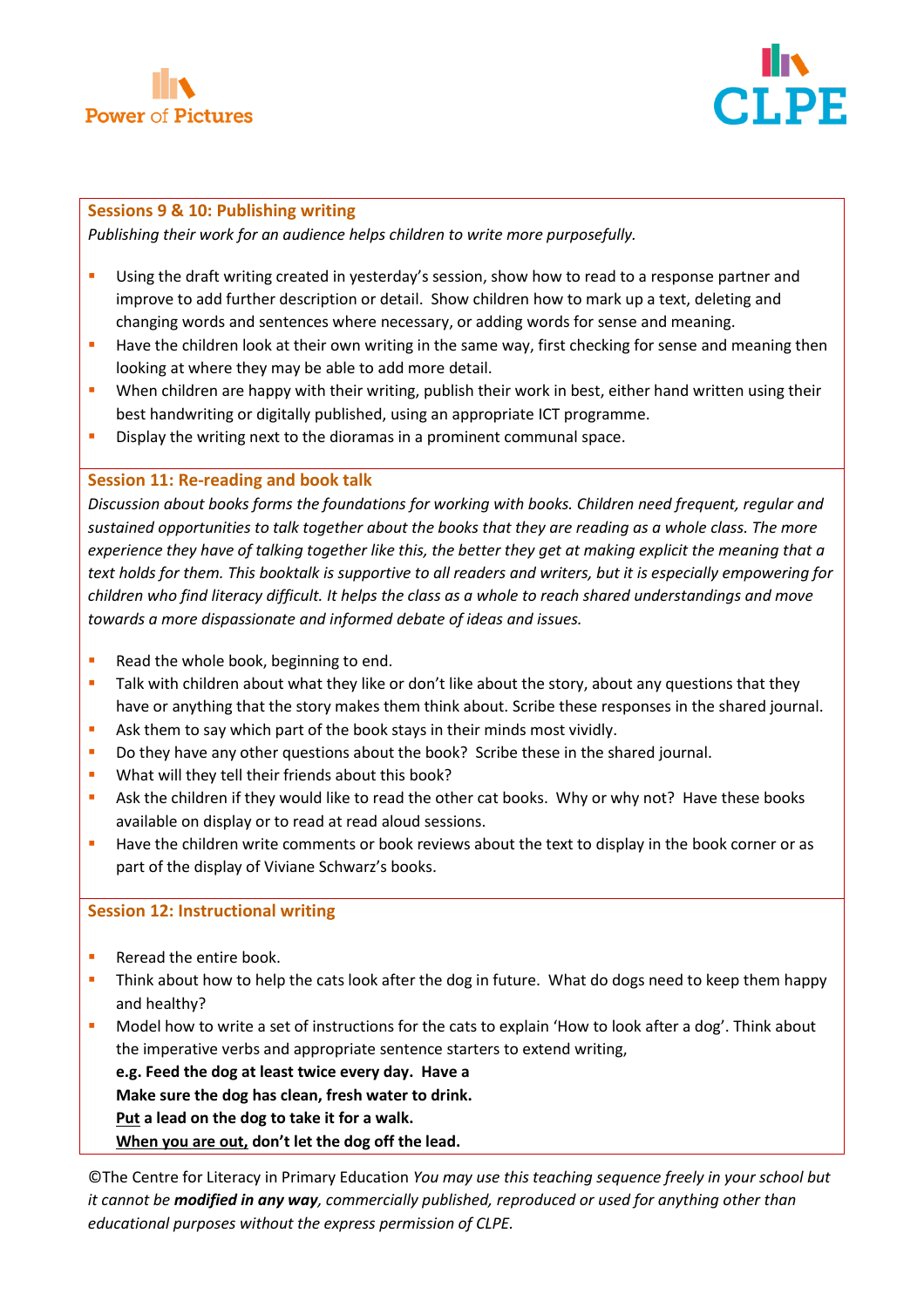



- You could also encourage the children to add 'Top tips' to make it more exciting for the reader e.g. *Remember, dare easily scared, try not to startle it!* or diagrams to make the instructions clearer.
- The finished instructions can be published in a greeting card style folded guide book.

# **Session 13: Illustrating and writing own stories**

*Opportunities to illustrate a story during an activity such as bookmaking give children the chance to build on ideas that they have gained from talk, story making, role-play and drawing. They enable them to engage in creative re-interpretations of the texts.*

- Return to the character drawings that the children created at the beginning of the sequence. What do you think would happen if this character met the cats in the story? What would they do together? What would they say to each other? Discuss lots of possible ideas, and how to shape the scenes to develop the narrative behind the scene.
- As part of shared writing, imagine a scene where your new character is with the cats. Visualise exactly what they are doing together, and draw what you see. Think about whether, if this was in a book, you would use any Paper Technology to create flaps.
- Articulate your ideas and where they are coming from and how you are developing your scene to add more detail to the event occurring. Show how to add speech as part of speech bubbles to show how the characters are interacting in the scene.
- **Have the children do the same with their cat characters, drawing and shaping a new scene where their** character is interacting with the cats in the book. Give plenty of time and space for children to experiment with different ideas. Encourage them to add speech bubbles to show the interactions as in the original text.
- With more time, you could show the children how to add further scenes to develop a story narrative as a longer picture book. The first few scenes could be about the characters meeting and interacting, a problem could occur, and be resolved. This will need time for the children to sketch out each scene and add appropriate speech bubbles. This could be done in a sketchbook, storyboard, or A3 piece of paper folded into quarters.

# **Sessions 14 & 15: Publishing writing:**

*Bookmaking provides a motivating context within which children can bring together their developing understanding of what written language is like; making written language meaningful as they construct their own texts.*

- Using the scene drafted in the last session, show the children how to make an A3 sized greeting card fold book, using heavyweight paper. Have smaller pieces of this paper available, in case children would like to use it to make flaps.
- Give time for the children to draw out the scene in best, taking care over each drawing, using felt tips or watercolour paints to draw and then ink over each character, before adding speech bubbles, scenery and any necessary flap technology.
- If children are making a full story, you may want to show the alternative Paper Technology to create a longer book. Ideas for this can be found in Paul Johnson's publications Making Books and Get Writing